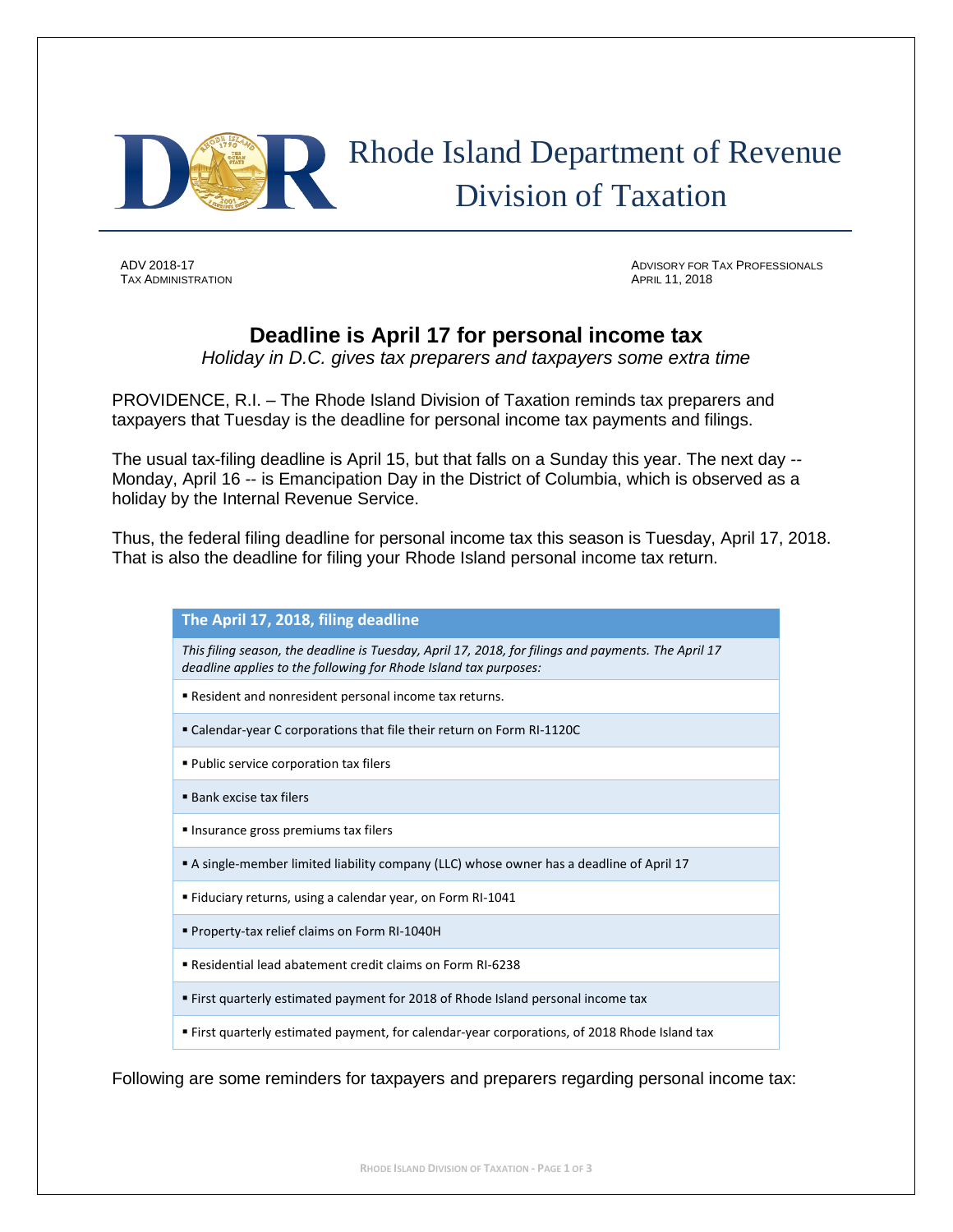**E-file:** Whether you use a paid preparer or do your own taxes, make sure to file electronically. E-filed returns are processed more quickly than paper returns. There are fewer errors. Also, e-filing is the only way to have your Rhode Island personal income tax refund deposited directly into your bank account (assuming a complete and accurate return is filed). Direct deposit is not available for returns filed on paper.

 **Choose a preparer:** Most preparers e-file returns. The IRS has an online database for all authorized e-file providers that choose to be included in the database. You can locate the ones nearest you by entering your ZIP code in the search box: [https://go.usa.gov/xX97t.](https://go.usa.gov/xX97t) For tips on choosing a preparer, use the following link: [https://go.usa.gov/xX9Aq.](https://go.usa.gov/xX9Aq)

 **E-file for free:** If you can't afford a preparer, you may be eligible to use a "Rhode Island Free File" program, which lets you prepare your own federal and Rhode Island returns online, and e-file them, at no charge. The option to prepare and e-file your own federal and Rhode Island personal income tax returns at no charge through the Rhode Island Free File program is available only through the Rhode Island Division of Taxation website. Many, but not all, taxpayers qualify for the free programs. Review terms and conditions through the following link: [https://go.usa.gov/xX9Ar.](https://go.usa.gov/xX9Ar)

 **Volunteers:** There are many sites throughout Rhode Island where volunteers will prepare and e-file your returns for you. These include sites operated by the Volunteer Income Tax Assistance (VITA) program and the AARP Tax-Aide program. For information on sites near you, call the United Way by dialing 211. You can also find sites near you through the following link: [https://go.usa.gov/xX9AT.](https://go.usa.gov/xX9AT)

 **Forms and instructions:** Forms, instructions, schedules, and other items are available online around the clock at the Division's website: [https://go.usa.gov/xX9Ak.](https://go.usa.gov/xX9Ak) Forms, instructions, and related items can also be picked up at the Division of Taxation office. The office, located at One Capitol Hill (diagonally across from the Smith Street entrance to the State House), is open to the public from 8:30 a.m. to 3:30 p.m. business days.

## IF YOU FILE ON PAPER

 Paper returns take the longest to process. Part of the reason is that paper returns generate the most errors. So, when you prepare your return, make sure your math is correct.

**Be sure to sign and date the return.** 

**If Rhode Island personal income tax** was withheld from your paycheck, pension, or other source of income last year, make sure you include a complete and accurate Schedule W with your return.

■ Attach all Form W-2 wage statements and other required documentation as outlined in the instructions.

Don't use staples or sticky tape, which slow down processing. Remember: Paper returns must be run through the Division of Taxation's high-speed scanning and imaging equipment. Staples and sticky tape clog up the works. So, for any required attachments to your return, use paper clips, binder clips, or even rubber bands.

**Include your Social Security number (or** ITIN). If you're married, include the Social Security number (or ITIN) of your spouse, too.

• Include all pages of the return. Use a standard-size envelope, and keep folding of the return to a minimum, to ease in processing.

Include with the return only the required documents as shown in the instructions. (For example, do not include birth certificates.)

 **Balance due:** If your Rhode Island return shows a balance due, and you e-file or have your return efiled for you, you typically can authorize the Division to withdraw the required amount directly from your bank or credit union account. (Try to schedule the withdrawal, or "direct debit," several business days in advance of the deadline, to avoid delays.)